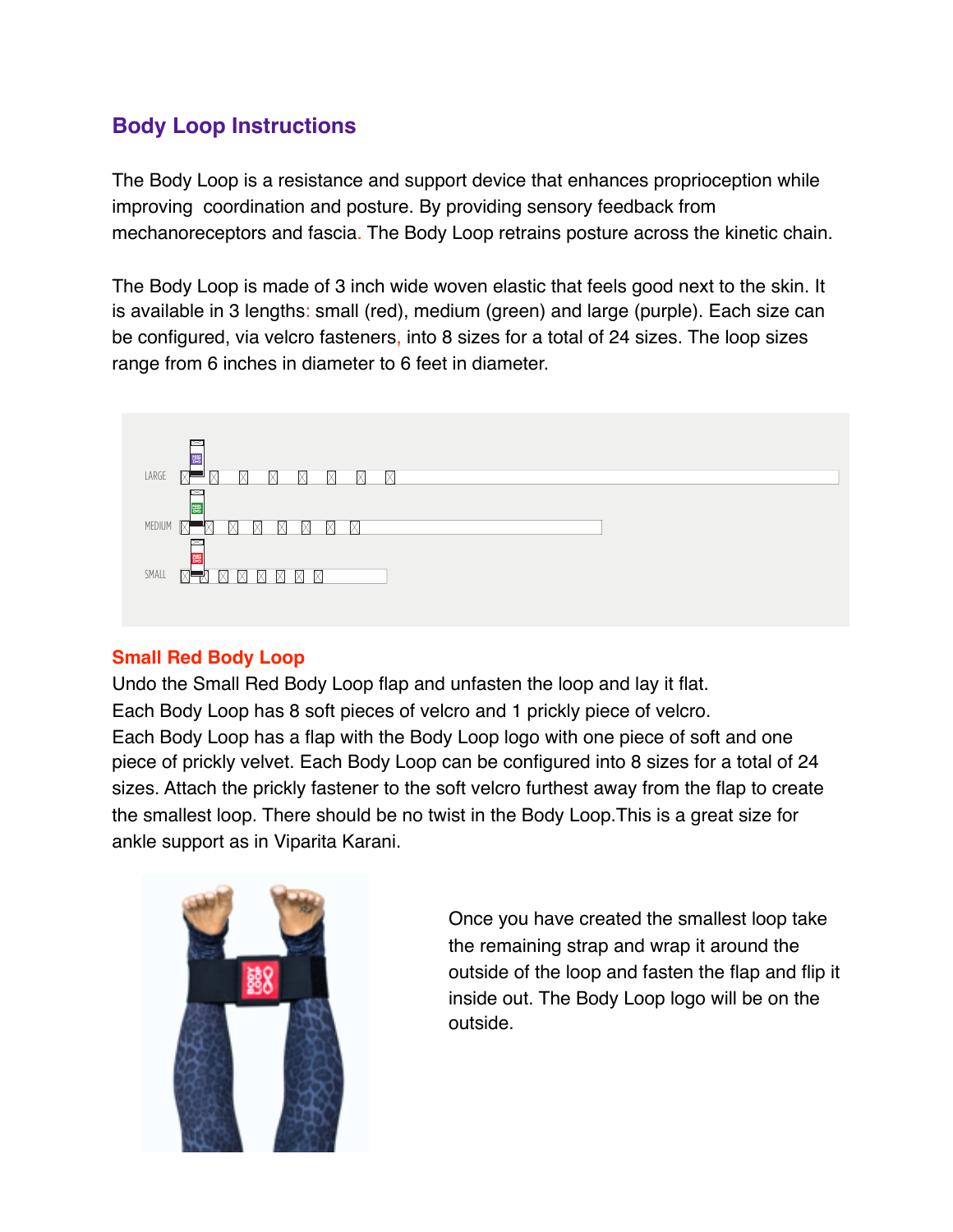

Undo the Small Red Body Loop and lay it flat. Attach the prickly fastener to the 3rd, 4th or 5th soft velcro away from the flap to create the midrange size of the Small Red Body Loop. This is a great size for squats and shoulder width arms in poses such as Plank, Chatarunga and Downward Dog.

Once you have created the midrange size of the Small Red Body Loop take the remaining strap and wrap it around the outside of the loop and fasten the flap and flip the whole Body Loop inside out. The Body Loop logo will be on the outside. The flap can slide around the loop but this will not affect the sizing.

Undo the Small Red Body Loop and lay it flat. Attach the prickly fastener to the soft velcro closest to the flap to create the largest size of the Small Red Body Loop. This is a great size for Happy Baby or a Simple Semi Supine Rest Pose with the Body Loop around the thighs.

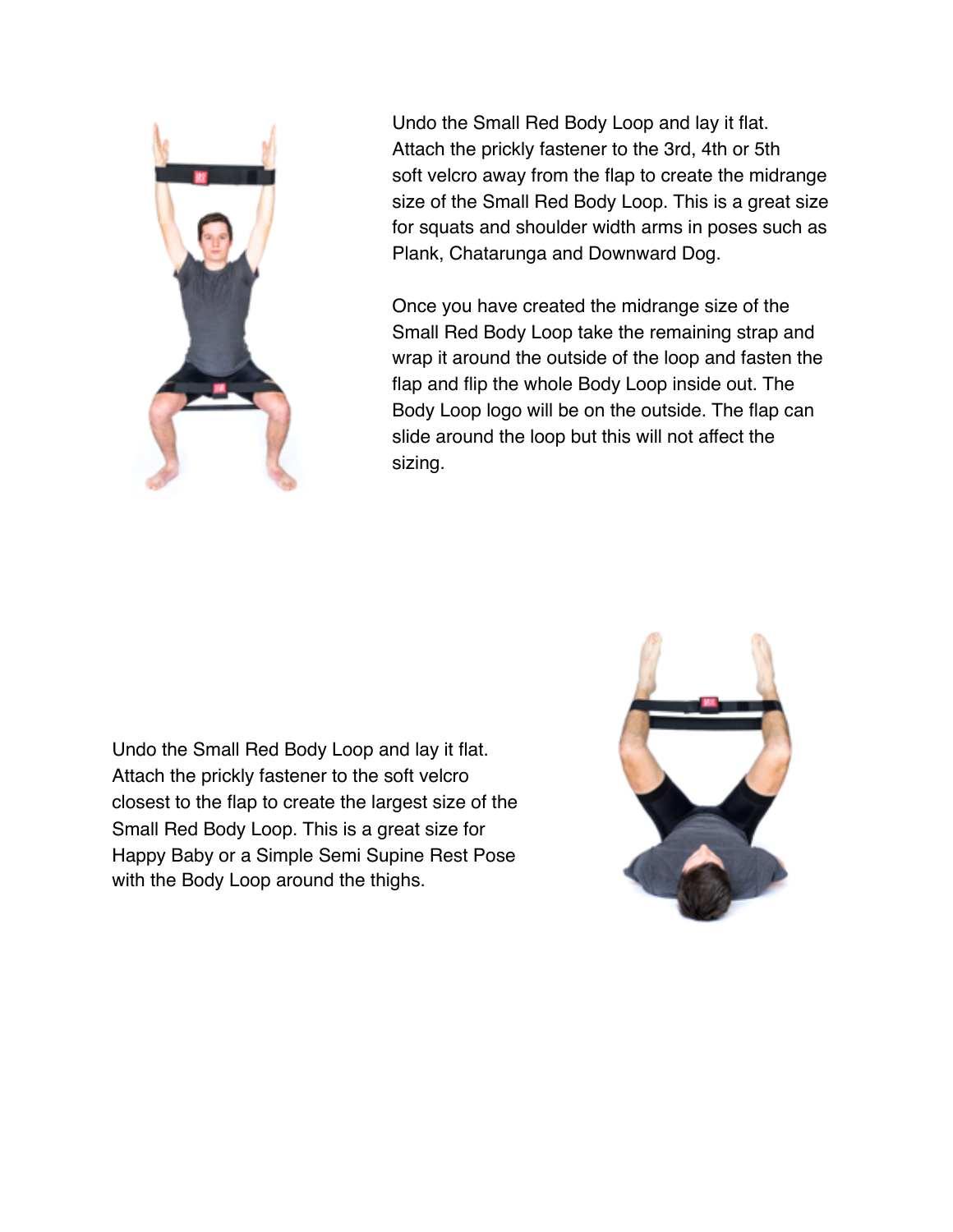#### **Medium Green Body Loop**

Undo the Medium Green Body Loop flap and unfasten the loop and lay it flat. Attach the prickly fastener to the soft velcro furthest away from the flap to create the smallest loop. There should be no twist in the Body Loop This is a great size for Headstand Prep and aSimple Semi Supine Rest Pose with the Body Loop around the lower back and top of shins get in the loop.



Undo the Medium Green Body Loop and lay it flat. Attach the prickly fastener to the 3rd, 4th or 5th soft velcro away from the flap to create the midrange size of the Medium Green Body Loop.This is a great size for wide legged standing poses such as Parsvakonasana, Warrior, Lunge, Half Moon and Supta Padangustasana.

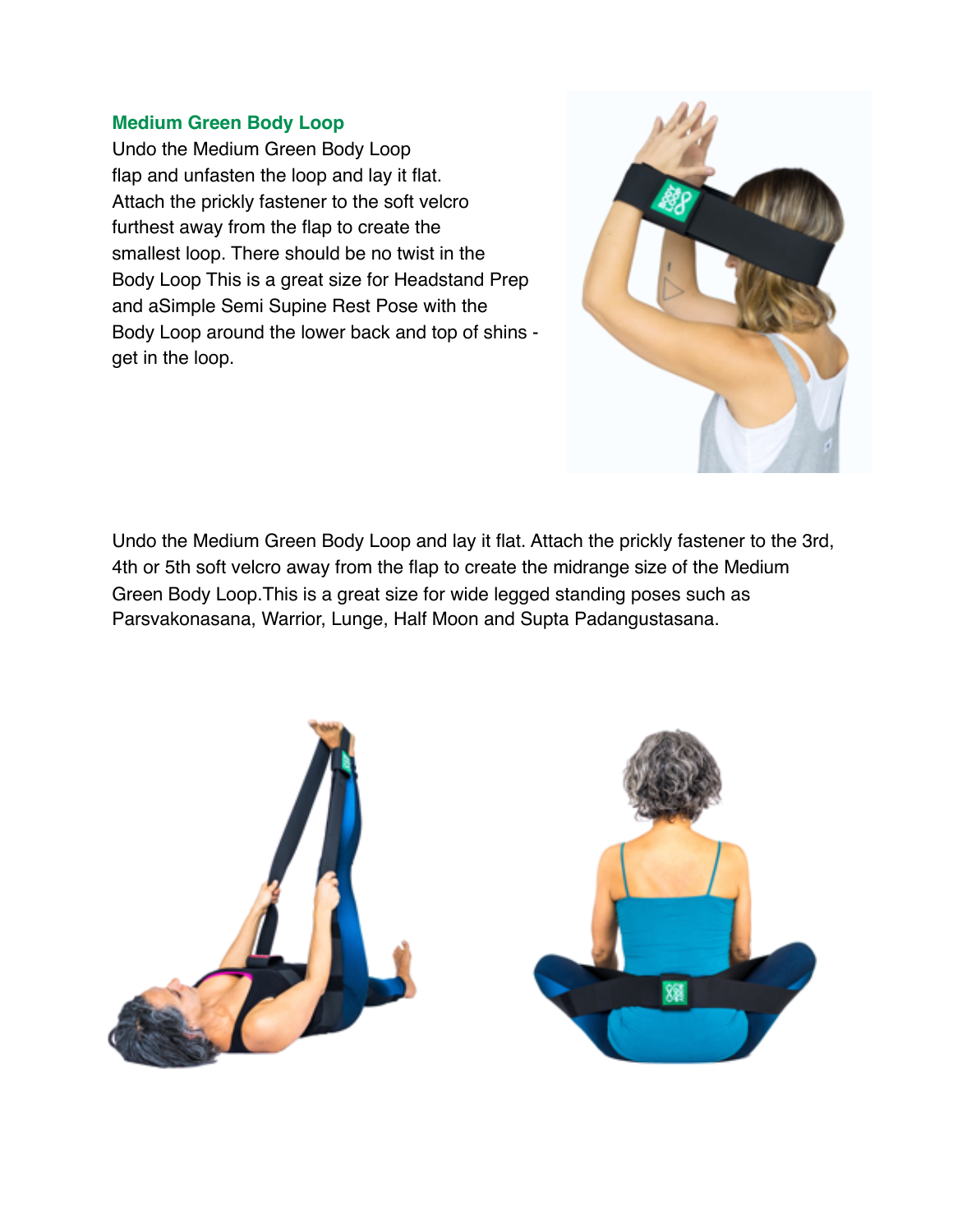

Undo the Medium Green Body Loop and lay it flat. Attach the prickly fastener to the soft velcro closest to the flap to create the largest size of the Medium Green Body Loop. This is a great size for extended arm poses such as .Parsvakonasana, Trikonasana and any T position arms.

#### **Large Purple Body Loop**



Undo the Large Purple Body Loop flap and unfasten the loop and lay it flat. Attach the prickly fastener to the soft velcro furthest away from the flap to create the smallest loop. There should be no twist in the Body Loop This is a great size for extended arm to foot poses such as Parsvakonasana, and Standing Side Bending.